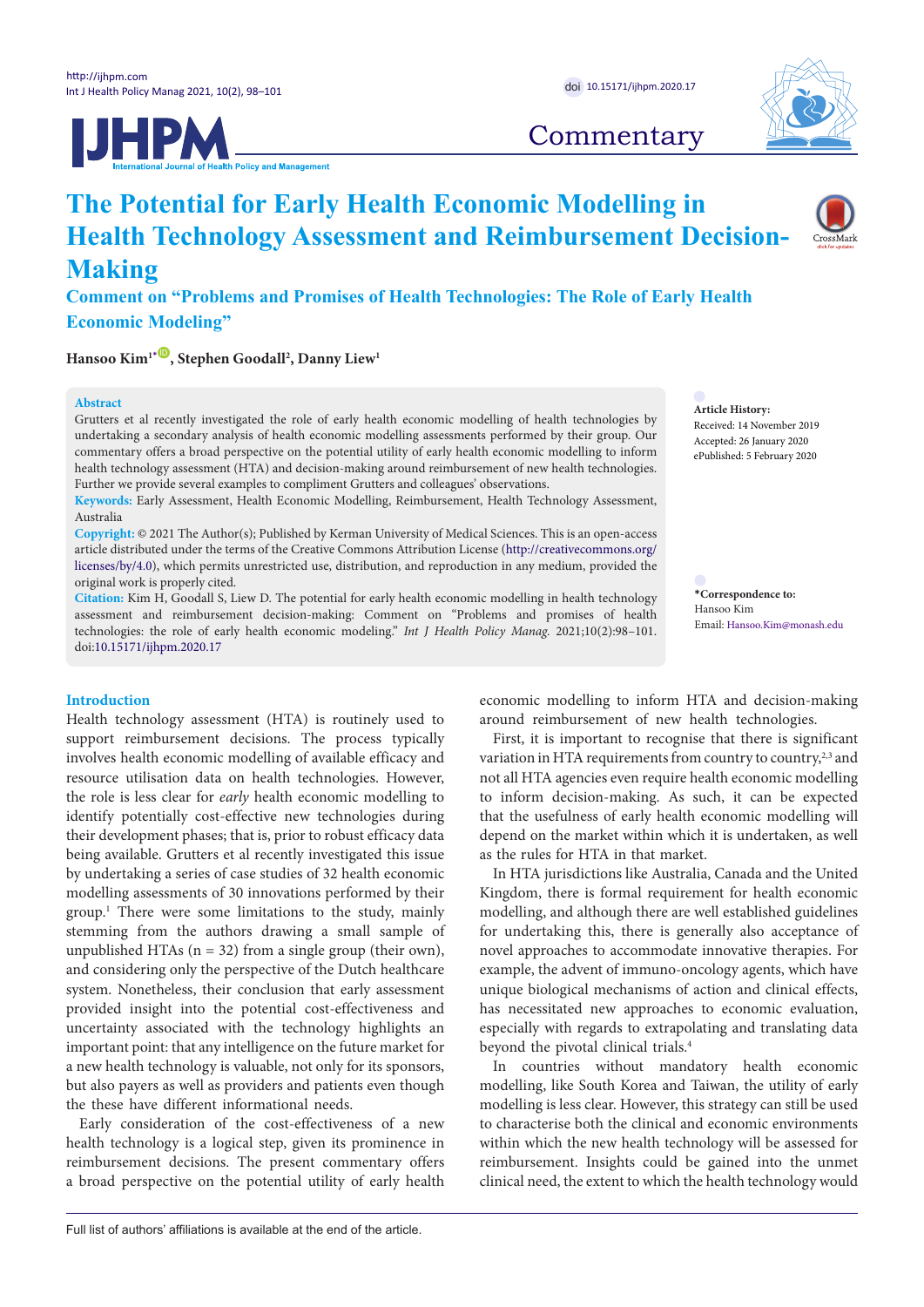address this, and the price at which this could be done in a cost-effective manner. Hence although formal early health economic modelling may not be mandated for stop/go decisions with respect to reimbursement, the exercise would still be very informative.

Regardless of the jurisdiction, there are three key areas in which early health economic modelling offers the most potential in HTA and reimbursement decision-making: identifying uncertainty, assist in the generation of real world evidence and informing risk-share agreements.

# **Minimising Uncertainty**

Parameter uncertainty and structural uncertainty in economic evaluations is a major problem, and a common reason for failure of reimbursement applications.<sup>5</sup> Early health economic modelling provides a means to identify input that will contribute most to the parameter uncertainty of a cost-effectiveness analysis. For example, early modelling with deterministic or probabilistic sensitivity analyses may demonstrate that the relative efficacy (such as the hazard ratio associated with an outcome) of the new health technology will exert the greatest influence on the likelihood of its costeffectiveness, even after taking into account other key input parameters. Alternatively, it could identify thresholds in the risk of the target disease at which an intervention is most likely to be effective, and hence cost-effective and aid in calibration of the model structure. This type of information could inform the ongoing clinical development of the new health technology, and/or recommend further research to minimise parameter uncertainty.

Another common source of uncertainty lies in the longterm benefits of health technologies. In most HTAs, it is necessary to extrapolate outcome data beyond the duration of clinical trials, which are typically short (and may be surrogate). The Australian Pharmaceutical Benefits Advisory Committee (PBAC)<sup>6</sup> and the National Institute for Health and Care Excellence<sup>7</sup> recommend using visual inspection of several possible distributions such as the Weibull, loglogistic, lognormal, Gompertz and exponential as well as comparisons of the Akaike information criteria (AIC) when choosing distributions for extrapolations. The guidelines stipulate that the distribution with lowest AIC score should be chosen.

The AIC is agnostic to the underlying behavior in the data and the mathematical properties of the distributions. Sometimes the AIC values can be almost identical as reported by Bohensky et al<sup>8</sup> where the AIC for the Weibull distribution was observed to be 243.204 and 243.451 for the loglogistic distribution in the post progression health state. This equates to a 0.1% difference but more importantly the two distributions are fundamentally different. The Weibull distribution is monotone and the hazard cannot change direction. This means that if an increasing hazard (eg, risk of death) is assumed then it will keep increasing over time. The loglogistic distribution on the other hand allows for the hazard to change direction over time.<sup>9,10</sup> For some of the immune-oncology drugs it is well-known<sup>11</sup> that after an initial steep drop in the survival curve there is a plateau like effect meaning that the hazard increases to begin with but then

decreases after a while.

Early modelling would be able to assist in validating the behavior of the hazard and guide modelers in the choice of distribution instead of relying on measures like the AIC.

Another issue is time horizon of the extrapolation. For example, in Australia, trastuzumab for patients with HER2 positive early breast cancer following surgery in association with chemotherapy was considered for reimbursement by the PBAC in July 2006. The sponsor had extrapolated outcome data from the clinical trial over a 40-year time horizon, but not detailed the methods for extrapolation.<sup>12</sup> This was a major source of uncertainty. There were no explicit guidelines regarding the extrapolation of observed data but this was a major source of uncertainty. However, since then, the topic has been widely debated<sup>13,14</sup> and current guidelines now mandate rigorous examination of extrapolation methods.<sup>6</sup> Had early health economic modelling been undertaken as part of the HTA for trastuzumab, the multiple sources of uncertainty would have been identified, including timeframes over which efficacy measures could have been assumed, the various functions that could have been fit to extrapolate survival data, and the impact of decreasing adherence over time.

Underlying uncertainty relating to the structure of the model (structural uncertainty) such as how health states are linked in a Markov model or choice of underlying survival functions in a partitioned survival model can also be minimised through early health economic modelling. This can be done by ensuring that economic models are set up in flexible ways to allow for testing of different scenarios. These scenarios could relate to key structural assumptions that are not normally taken tested in models such as Markovian assumptions surrounding time dependent transition probabilities, or what time point to apply extrapolation to Kaplan Meier data in partitioned survival models. Key to this is the mapping of future treatment pathways for the particular diseases of interest. Predicting future treatment pathways is challenging, but achievable with available data and expertise. For example, a review of clinical trial registries like [www.clinicaltrials.gov](http://www.clinicaltrials.gov) and the convening of expert advisory panels are both useful. It is important to note that future comparators may not be the same modality; for example, what is a drug comparator now may be a device in the future.

#### **Generation of Real-World Data**

The use of real-world data is an area of major increasing interest in HTA.15 Early health economic modelling uses real-world data in conjunction with clinical trial data, and is potentially a useful tool that can used to aid and guide gathering of real world data. An example of real-world data and early modelling guiding decision-making can be found in the work by Tappenden et al in 2017.<sup>16</sup> Here, registry data, evidence drawn from the literature and expert opinion were used to populate an early model on an adherence intervention to improve outcomes for patients with cystic fibrosis. The analysis allowed for estimation of health gains and expected costs savings over a five-year period and the study is still ongoing.

Clinical trials are typically designed with the aim of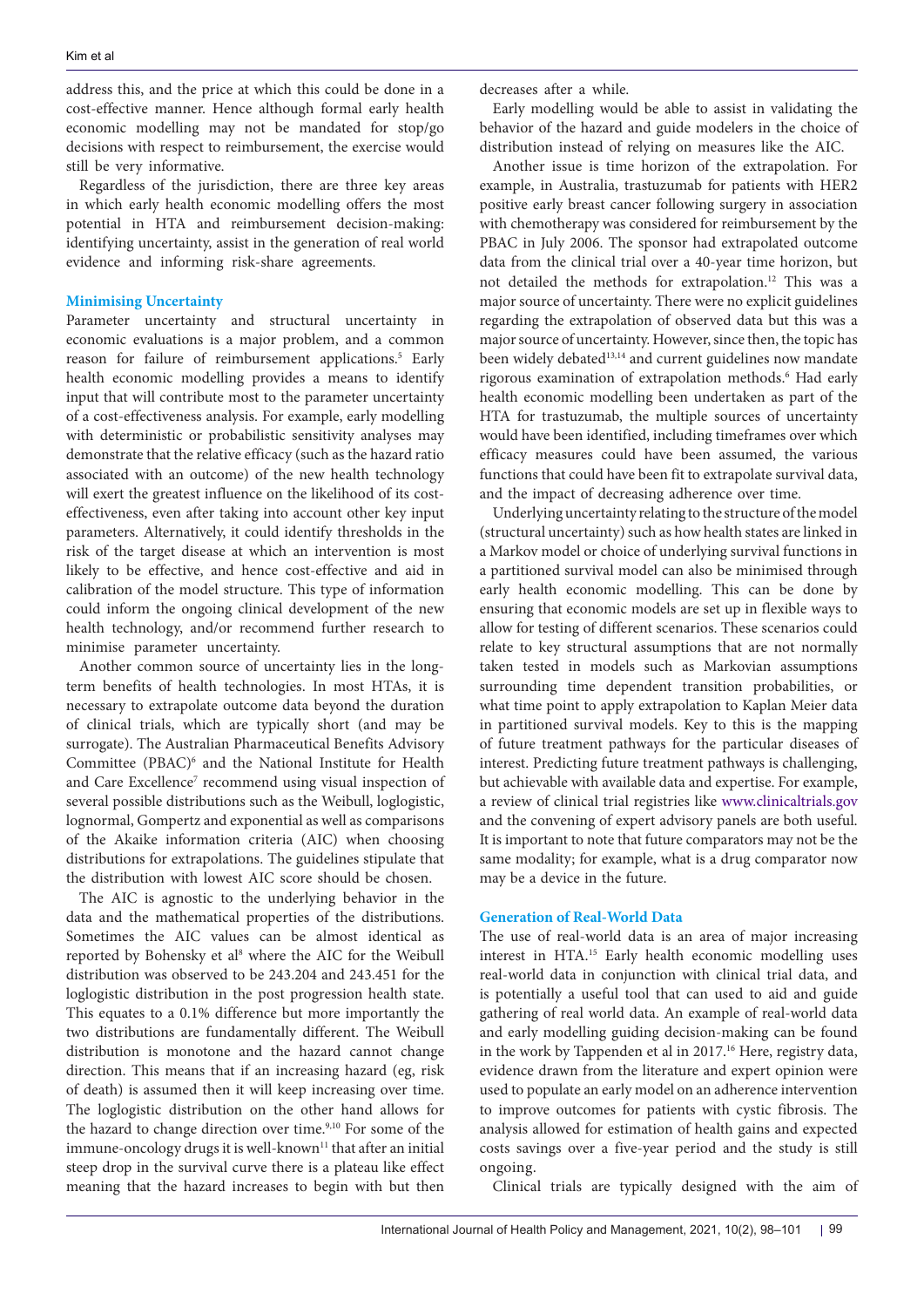obtaining regulatory approval for the health technology, not reimbursement approval. Moreover, due to patient selection and strict protocols, clinical trials can often overestimate an interventions effect when implemented into clinical practice. Thus, a major issue in HTA is whether efficacy data from a clinical trial translates into real-world effectiveness.<sup>17</sup> Early modelling is a vehicle for translating and synthesizing efficacy data from early phase clinical trials into realworld effectiveness data and can therefore support future reimbursement decisions. A major advantage of modelling is that multiple and complex scenarios can be explored with currently available modelling techniques. For example, agentbased systems can take into consideration that many clinicians do not prescribe drugs exactly as per reimbursement criteria, and patients are often not compliant with the intended regimen.18 Other examples include dynamic simulation of systems and discrete event simulations.19

Furthermore, early health economic modelling could aid the generation of real-world data when no other data are available. This would typically be the case when clinical trials have not yet been reported. Real-world data such as clinical registries, patient charts and script data can easily be synthesised using a health economic model. This would then enable additional research recommendations to be based on many different types of evidence particularly health resource utilisation data, which is often protocol driven in clinical trials.

### **Risk Share Agreements**

There is currently increased focus on how to accelerate access to new health technologies. Initiatives include streamlining processes between regulatory and HTA authorities,<sup>20</sup> as well as through harmonisation initiatives like the European Network for Health Technology Assessment.<sup>21</sup> Moreover, there seems to be a tendency for payers to be to prepared to enter into 'coverage with evidence' development schemes or risk share agreements.<sup>4,22</sup> This is typically done in order to acquire further data to support the evidence for the incremental costeffectiveness ratio. Unfortunately, while these schemes and agreements offer a solution to early funding as reimbursement is granted even though evidence such as mature survival data is not yet available, the risks are often not well-understood.<sup>23,24</sup> Early health economic modelling could bridge this gap by better conceptualising the risks and uncertainties for both payers and sponsors.

Early modelling would have been valuable in the high unmet need case of ipilimumab for advanced melanoma in Australia. After three failed initial applications by the sponsor for reimbursement, the Australian PBAC finally granted coverage of ipilimumab under a condition that the sponsor to provide future evidence of improved overall survival.25 A post marketing follow-up program was established and the overall survival claim was verified.<sup>26</sup> Early health economic modelling with input from the payer could have identified the overall survival claim as a major issue up front, thereby avoiding multiple submissions.

Many risk share agreements are still financial in nature, $27$ which is another area where early modelling can be valuable. For example, the Australian PBAC determined that a financial risk share agreement for pembrolizumab in first line treatment of non-small cell lung cancer was needed.<sup>28</sup> A 100% rebate beyond a subsidisation cap was proposed to mitigate the overall budgetary risk to the government if the number of actual patients exceeded that which was agreed upon. Early economic modelling could have been used to inform the budget modelling and subsequently offer alternatives to this arrangement, in which all the risk is carried by one party.

#### **Conclusion**

Early health economic modelling provides a mechanism for early assessment of new health technologies, as pointed out by Grutters et al. Its acceptance and utility will depend on the environment and context within which it is undertaken, but minimising uncertainty, generation of real-world evidence and informing risk share agreements stand out as areas of greatest potential. There is unfortunately a lack of literature demonstrating the power of early modelling and researchers from academia and industry are encouraged to publish more papers describing health economic modelling before/during/ after development of health technologies.

It would be surprising if pharmaceutical and device industry did not already use early modelling in some form to inform development of their products.<sup>29</sup> However, through wider collaboration with stakeholders and payers, early health economic modelling could be instrumental in bridging the gap from laboratory to patient access in a more seamless way.

#### **Ethical issues**

Not applicable.

#### **Competing interests**

Authors declare that they have no competing interests.

#### **Authors' contributions**

All authors contributed to the conception, drafting and approval of manuscript.

#### **Authors' affiliations**

1 School of Public Health and Preventive Medicine, Monash University, Melbourne, VIC, Australia. <sup>2</sup> Centre for Health Economics Research and Evaluation, University of Technology Sydney, Ultimo, NSW, Australia.

#### **References**

- 1. Grutters JPC, Govers T, Nijboer J, Tummers M, van der Wilt GJ, Rovers MM. Problems and promises of health technologies: the role of early health economic modeling. *Int J Health Policy Manag*. 2019;8(10):575-582. doi:[10.15171/ijhpm.2019.36](https://doi.org/10.15171/ijhpm.2019.36)
- 2. Sarnes E, Cadarette SM, Sawchyn B, et al. A Comparison of Health Technology Assessment (HTA) Requirements For Systematic Literature Reviews (SLRS). *Value Health*. 2017;20(9):A698. doi:[10.1016/j.jval.2017.08.1799](https://doi.org/10.1016/j.jval.2017.08.1799)
- 3. Allen N, Liberti L, Walker SR, Salek S. A comparison of reimbursement recommendations by European HTA agencies: is there opportunity for further alignment? *Front Pharmacol*. 2017;8:384. doi:[10.3389/](https://doi.org/10.3389/fphar.2017.00384) [fphar.2017.00384](https://doi.org/10.3389/fphar.2017.00384)
- 4. Kim H, Goodall S, Liew D. Health technology assessment challenges in oncology: 20 years of value in health. *Value Health*. 2019;22(5):593- 600. doi[:10.1016/j.jval.2019.01.001](https://doi.org/10.1016/j.jval.2019.01.001)
- 5. Clement FM, Harris A, Li JJ, Yong K, Lee KM, Manns BJ. Using effectiveness and cost-effectiveness to make drug coverage decisions: a comparison of Britain, Australia, and Canada. *JAMA*. 2009;302(13):1437-1443. doi[:10.1001/jama.2009.1409](https://doi.org/10.1001/jama.2009.1409)
- 6. Australian Government Department of Health. Guidelines for